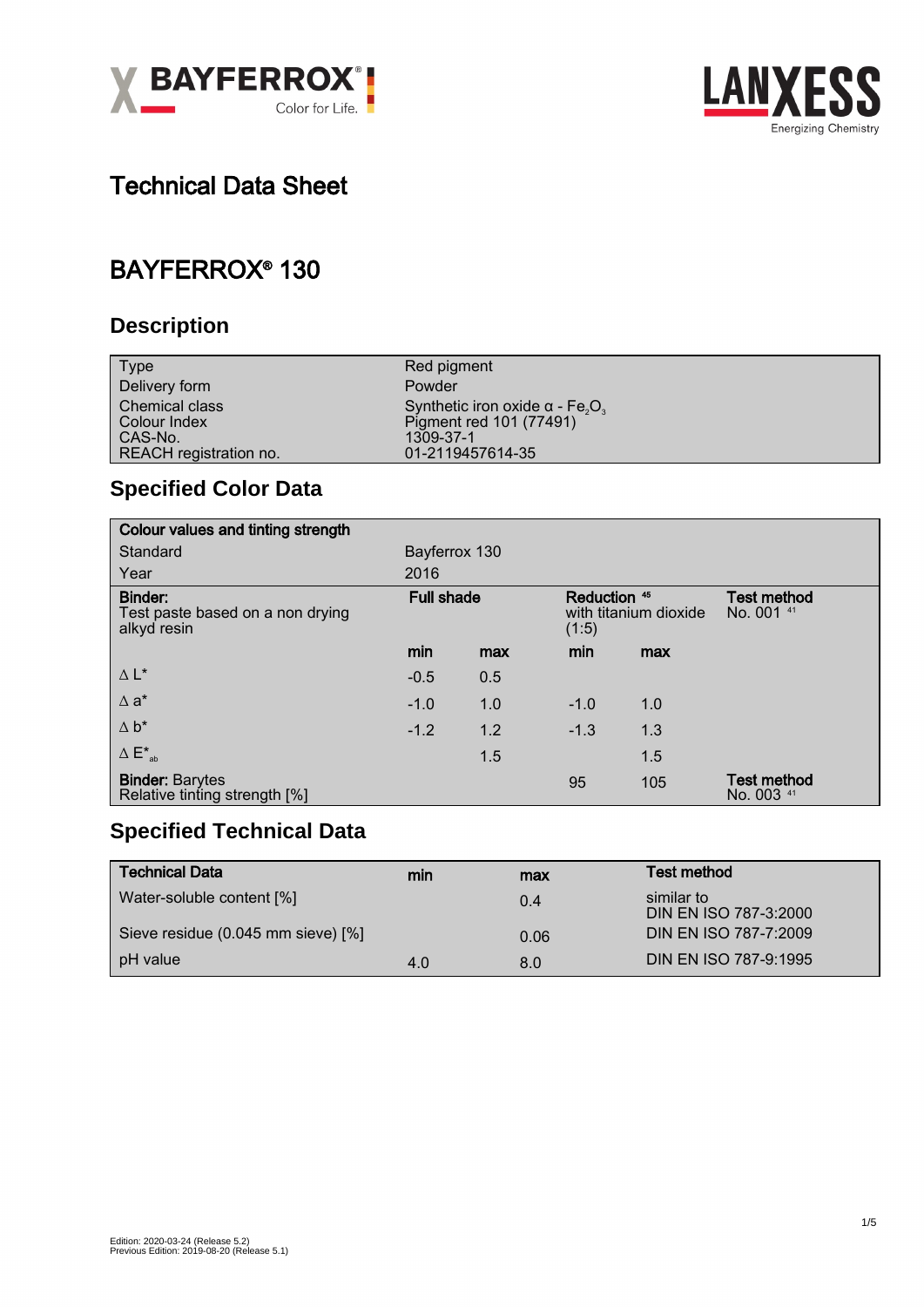



#### **Informative Technical Data (guide values)**

| $a - Fe2O3$ content [%] $53$                     | $\geq$                |     | 99.2                  | <b>Test method</b><br>Information about the<br>determination of iron oxide 41 |
|--------------------------------------------------|-----------------------|-----|-----------------------|-------------------------------------------------------------------------------|
| Loss on ignition at 1000 $^{\circ}$ C, 0.5 h [%] | $\epsilon$            |     | 0.6                   | DIN 55913-2:1972                                                              |
| Moisture content (after production) [%]          | $\epsilon$            |     | 0.5                   | DIN EN ISO 787-2:1995                                                         |
| Particle shape                                   |                       |     | spherical             | Electron micrographs                                                          |
| Predominant particle size [µm]                   | $\tilde{\phantom{a}}$ |     | 0.17                  | Electron micrographs                                                          |
| Oil absorption [g/100 g]                         | $\tilde{\phantom{a}}$ |     | 27                    | DIN EN ISO 787-5:1995                                                         |
| Tamped density [g/ml]                            |                       | 0.7 | 1.1<br>$\overline{a}$ | similar to<br>DIN EN ISO 787-11:1995                                          |
| Density [g/ml]                                   | $\tilde{}$            |     | 5.0                   | DIN EN ISO 787-10:1995                                                        |

<sup>41</sup> Obtainable from LANXESS Deutschland GmbH, Business Unit Inorganic Pigments, mailto: ipg.product-information@lanxess.com

<sup>45</sup> Colour values after matching of the tinting strength parameter Y, i.e.  $Δ L*=0$ 

<sup>53</sup> Minor elements may arise from the raw materials used. However, these are firmly bound to the crystal lattice as ions.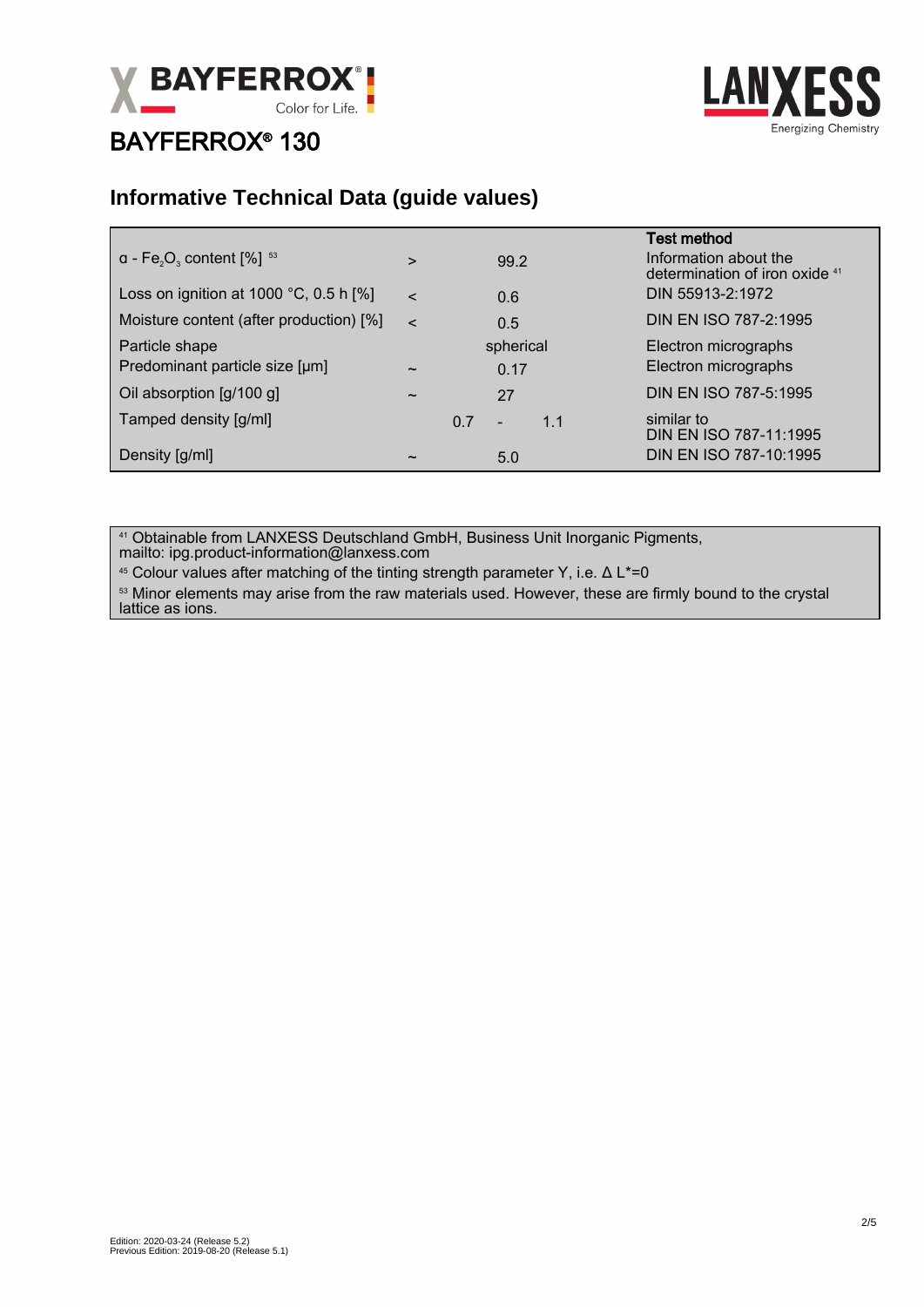



#### **Packaging**

Grades are delivered in different packaging materials. Please ask your local contact about the packaging for the grade in question or send an enquiry mailto: ipg.product-information@lanxess.com

### **Transport and Storage**

| General storage conditions:                 | Protect against weathering. Store in a dry place and avoid extreme<br>fluctuations in temperature.                                                                                                                                                                                                                                                                                                                                                                                                                                                                                                                                                                                                                                                                                                                                                                                                                                                    |
|---------------------------------------------|-------------------------------------------------------------------------------------------------------------------------------------------------------------------------------------------------------------------------------------------------------------------------------------------------------------------------------------------------------------------------------------------------------------------------------------------------------------------------------------------------------------------------------------------------------------------------------------------------------------------------------------------------------------------------------------------------------------------------------------------------------------------------------------------------------------------------------------------------------------------------------------------------------------------------------------------------------|
| Special conditions for opened<br>packaging: | Close bags after use to prevent the absorption of moisture and<br>contamination.                                                                                                                                                                                                                                                                                                                                                                                                                                                                                                                                                                                                                                                                                                                                                                                                                                                                      |
| Shelf life:                                 | This product has an excellent shelf life. We recommend that this<br>product is used within ten years of the date of manufacture and limit<br>our product warranty to this period. During the first ten years after<br>the date of manufacture we are able to ensure compliance with this<br>specification, provided the material has been stored as stated<br>above and the packaging materials remain undamaged. It must be<br>taken into account that the packaging mean can have a shelf life<br>considerably shorter than the one for this product. All<br>recommendations and warnings given on the packaging must<br>strictly be adhered to. Deviations from storage conditions can lead<br>to undesired changes on side of the packaging materials. These<br>succumb to ageing which may also lead to compromising their<br>capability. Concerning their estimated service life we differentiate<br>between the following packaging materials: |
|                                             |                                                                                                                                                                                                                                                                                                                                                                                                                                                                                                                                                                                                                                                                                                                                                                                                                                                                                                                                                       |
|                                             | With respect to our Bulk Bags we recommend to avoid UV-radiation<br>because the sewing material of the lifting loops is stabilized against<br>degradation by UV-radiation for appr. 1000 h incident sun radiation<br>for the climate of Central Europe. A more intense sun radiation can<br>shorten this period significantly. In cases of doubt the lifting loops<br>must be checked thoroughly.                                                                                                                                                                                                                                                                                                                                                                                                                                                                                                                                                     |

#### **Safety**

| Classification         | The product is not classified as dangerous under the relevant EC<br>Directives and corresponding national regulations valid in the<br>individual EU member states. It is not dangerous according to<br>transport regulations. |
|------------------------|-------------------------------------------------------------------------------------------------------------------------------------------------------------------------------------------------------------------------------|
|                        | In countries outside the EU, compliance with the respective national<br>legislation concerning the classification, packaging, labelling and<br>transport of dangerous substances must be ensured.                             |
| Additional Information | The safety data sheet should be observed. This contains<br>information on handling, product safety and ecology.                                                                                                               |
|                        | The safety data sheet is available at www.bayferrox.com.                                                                                                                                                                      |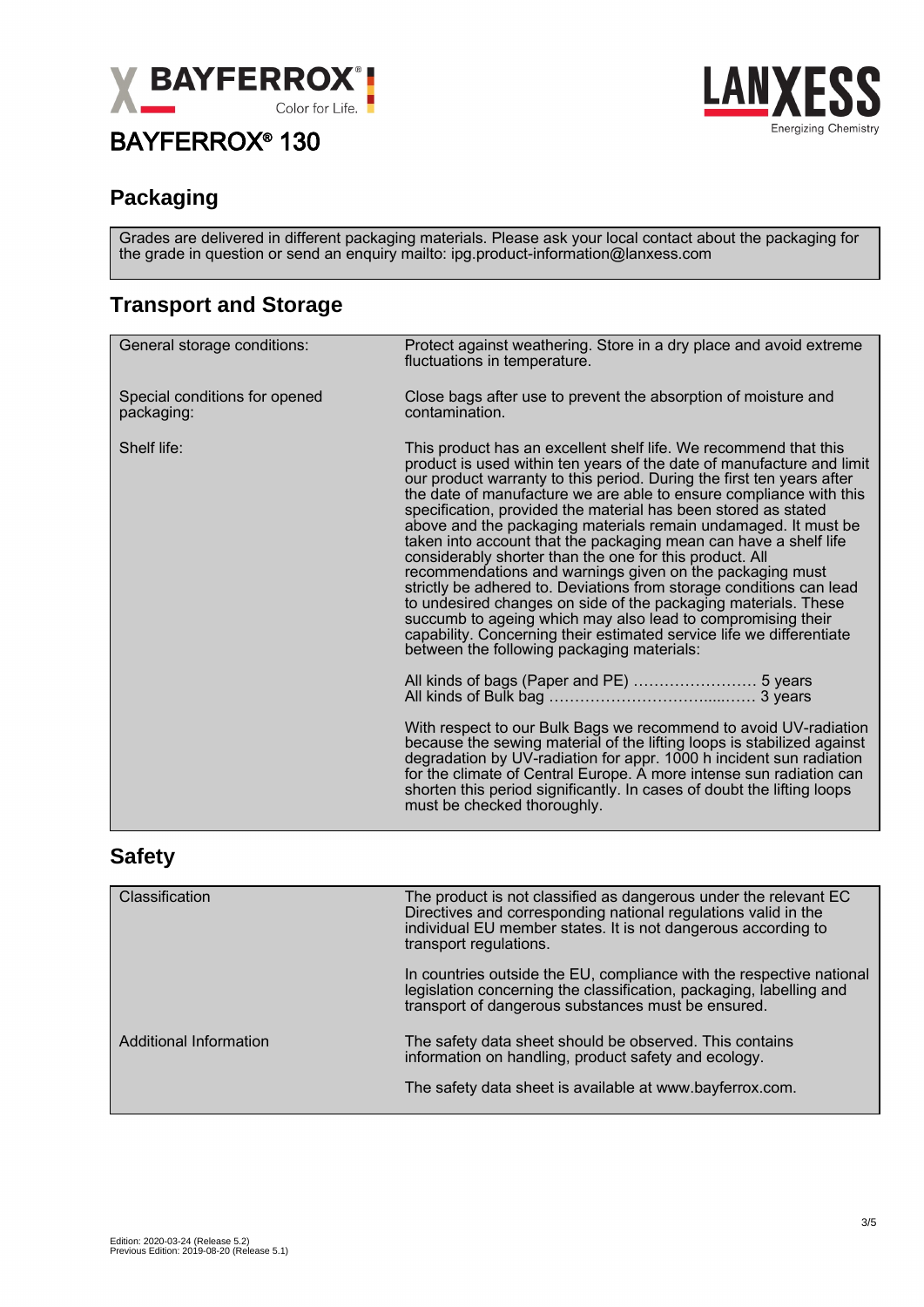



#### **Information concerning food contact regulations**

This product complies with the regulatory requirements listed hereafter or may be used in accordance with those.

#### **Remark:**

We can only refer to regulations dealing directly with pigments or colourants. The compliance with laws and regulations dealing with the finished article lies completely in the responsibility of the manufacturer of those articles.

| Council of Europe  | <b>Resolution AP(89)1</b><br>on the use of colourants in plastic materials coming into contact with food                                                                                                                                                                                  |
|--------------------|-------------------------------------------------------------------------------------------------------------------------------------------------------------------------------------------------------------------------------------------------------------------------------------------|
| France             | Circulaire n°176<br>consolidée du 2 décembre 1959 modifiée relative aux pigments et colorants des<br>matières plastiques et emballages.                                                                                                                                                   |
| Germany            | <b>BfRIX</b><br>Empfehlung IX des Bundesinstituts für Risikobewertung vom 1. Juni 2019                                                                                                                                                                                                    |
| Italy              | Decreto Ministeriale del 21/03/1973<br>Disciplina igienica degli imballaggi, recipienti, utensili, destinati a venire in contatto<br>con le sostanze alimentari o con sostanze d'uso personale.                                                                                           |
| <b>Netherlands</b> | Warenwetregeling verpakkingen en gebruiksartikelen:<br>Regeling van de Minister van Volksgezondheid, Welzijn van 14 maart 2014,<br>kenmerk 328583-117560-VGP, houdende vaststelling van de Warenwetregeling<br>verpakkingen en gebruiksartikelen die in contact komen met levensmiddelen. |
| Spain              | <b>Real Decreto 847/2011,</b><br>de 17 de junio, por el que se establece la lista positiva de sustancias permitidas<br>para la fabricación de materiales poliméricos destinados a entrar en contacto con<br>los alimentos.                                                                |
| Switzerland        | 817.023.21<br>Verordnung des EDI über Materialien und Gegenstände, die dazu bestimmt sind,<br>mit Lebensmitteln in Berührung zu kommen (Bedarfsgegenständeverordnung)<br>vom 16. Dezember 2016 (Stand am 1. Dezember 2019)                                                                |
| Australia          | AS 2070-1999<br>Plastic materials for food contact use                                                                                                                                                                                                                                    |
| Brazil             | RDC Nº 52<br>Dispõe sobre corantes em embalagens e equipamentos plásticos destinados a<br>estar em contato com alimentos.                                                                                                                                                                 |
| China              | Red iron oxides are listed in GB 9685-2016 with FCA number 0410. For detailed<br>information about limitations please refer to the standard itself.                                                                                                                                       |
| <b>MERCOSUR</b>    | <b>GMC/RES. Nº 15/10</b><br>REGLAMENTO TÉCNICO MERCOSUR SOBRE COLORANTES EN ENVASES Y<br>EQUIPAMIENTOS PLÁSTICOS DESTINADOS A ESTAR EN CONTACTO CON<br><b>ALIMENTOS</b>                                                                                                                   |
| <b>USA</b>         | FDA 21 CFR § 178.3297<br>(Colorants for polymers)                                                                                                                                                                                                                                         |